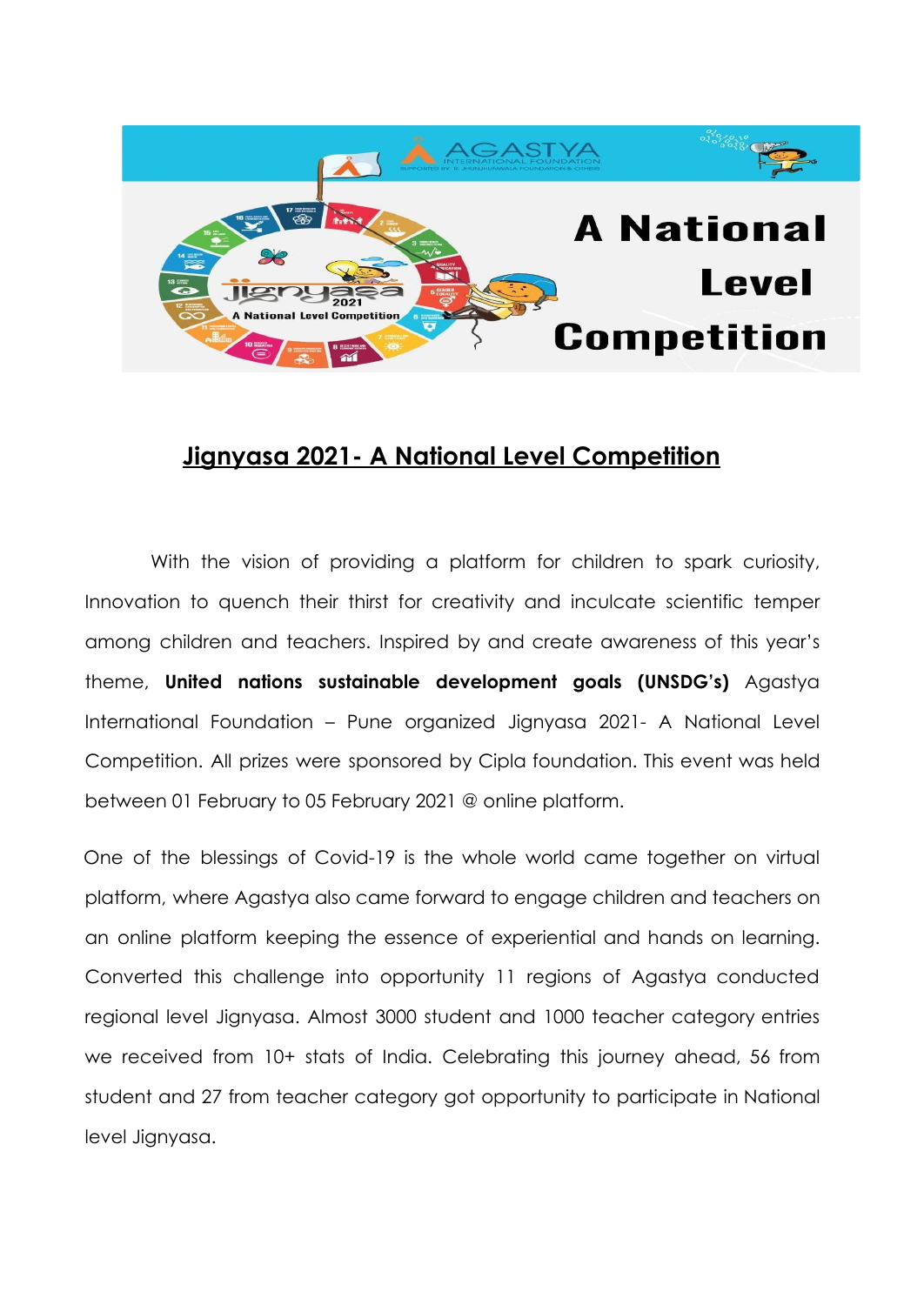This pandemic gave so many new innovations to the world, this Jignyasa also consist of so many innovative models and ideas, investigation and application based projects, and use of technology in teaching aids is one of prime focus we could see in teacher category participants.

Most of the participants were first time tech users in last 6 to 8 months, where community support was very critical. We could see most of the projects addressing community problems, using science and technology for social awareness. Expressing their ideas and mutual leaning are some of the key factors during this Jignyasa.

On 1 st February the event was inaugurated by **Mr. Prakash Dey** (Scientist and Astronomer India) in presence of **Dr. Shashi Bhushan Singh (**Scientist & Director of Naval Material Research Lab of DRDO) **Mr. Sai Chandrashekhar** (Executive Director Agastya International foundation)

The virtual exhibits from different parts of India were indeed eye openers on various topics related to Plastic recycling, Organic composting, Clean water and sanitization, Gender equality, Herbal garden advantages, Math models, Automated ration distributor and etc. Teachers category was full of teaching learning material on Mathematics, Astronomy and social science.

The eminent judges comprising of **Dr. Shashi Bhushan Singh (**Scientist & Director Of Naval Material Research Lab of DRDO ) **Mr. Shrikant Kulkarni** (IIT Kanpur) **Mr. Vivek Shenoy**(Alumnus of NIT Calicut and IIT Delhi) **Mr. Praveen Kumar S** gave their judgement after inspecting each project and guided the children forward for the project improvements. all the participants were also given participatory certificates. The judges applauded the students for their novel ideas which would help the world to become a much better place to live in.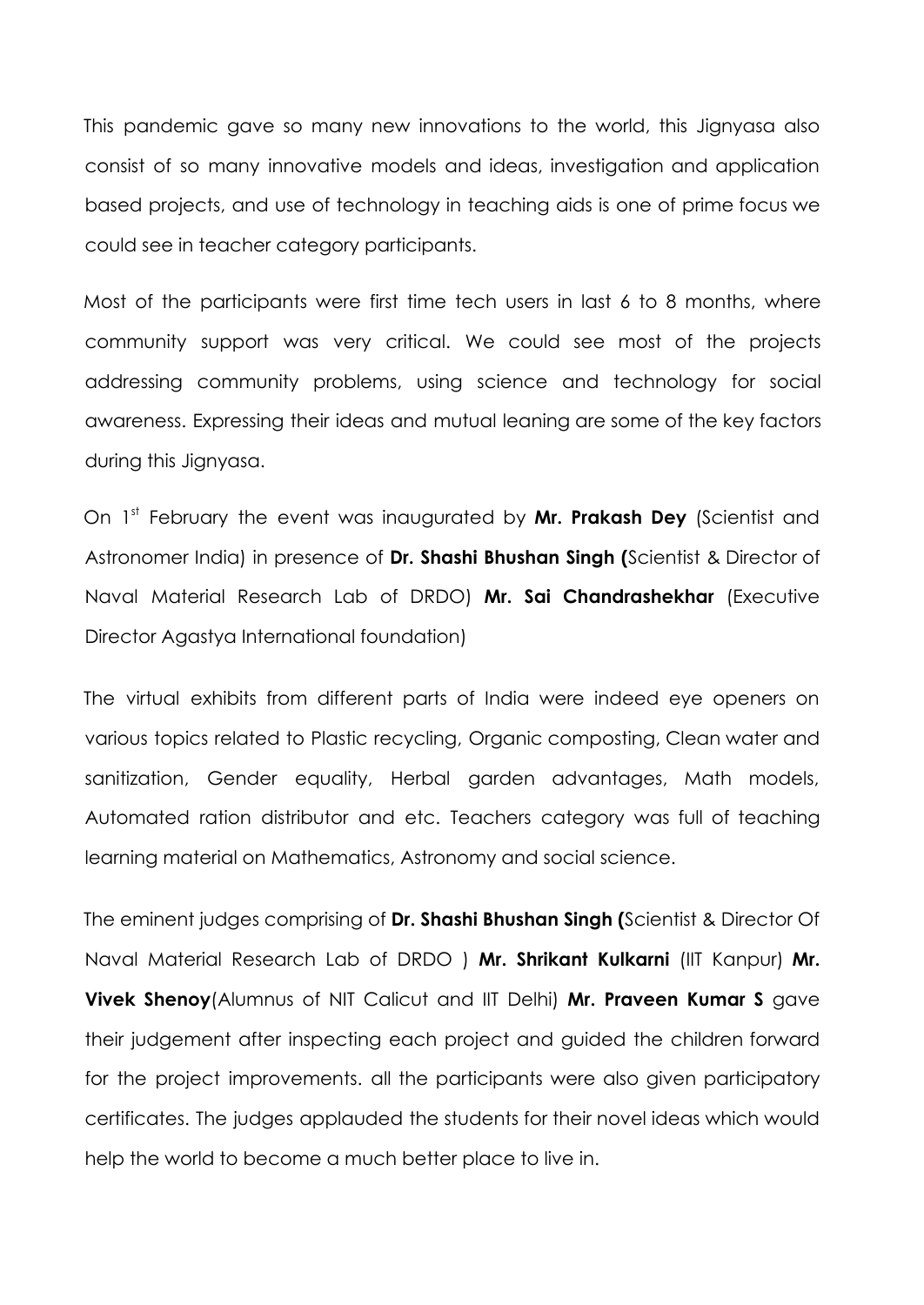On 5<sup>th</sup> February evening we presided over the Valedictory function In presence of **Ms Ulka Dhuri** (CSR Lead, Cipla Foundation) **Mrs. Preeti Majumdar** (Operations and Finance Head, Cipla Foundation) **Ms Geeta Iyer** (Sr. Community Relationship Specialist, Honeywell) **Mr Ramji Raghvan** (Founder-Chairperson Agastya International foundation) appreciated and congratulated everyone in making the event successful.

| <b>SL</b>      |              |                               |                                  |              |
|----------------|--------------|-------------------------------|----------------------------------|--------------|
| N              | <b>Prize</b> | Name of the project           | <b>School Name</b>               | <b>State</b> |
| Ο              |              |                               |                                  |              |
|                |              |                               | Shri Digamber Ganesh             | Maharashtra  |
|                | 1st          | Clean water and               | Saraf Vidyalaya                  |              |
| 1              |              | sanitation                    | Sangamner                        |              |
|                | 2nd          | Automated social              | <b>SMS English Medium School</b> | Karnataka    |
| $\overline{2}$ |              | distancing                    | Brahmavara Udupi                 |              |
|                | 2rd          |                               | Shriyog Madhyamic                | Maharashtra  |
| 3              |              | Dust collector for floor mill | Vidyalaya, Betwadi               |              |
|                |              |                               | Loknete Ramsheth Thakur          | Maharashtra  |
|                | 3rd          | Utensils made up of Eco       | English Medium School,           |              |
| 4              |              | friendly waste materials      | Panvel                           |              |
| 5              | 3rd          | Areca peel mat                | G.H.S Kyathsndhra, Tumkur        | Karnataka    |
| 6              | Con 1        | Solar Trap                    | <b>GHS Koviloor-10A</b>          | Tamilnadu    |

## **Winners of Event: Student's Category**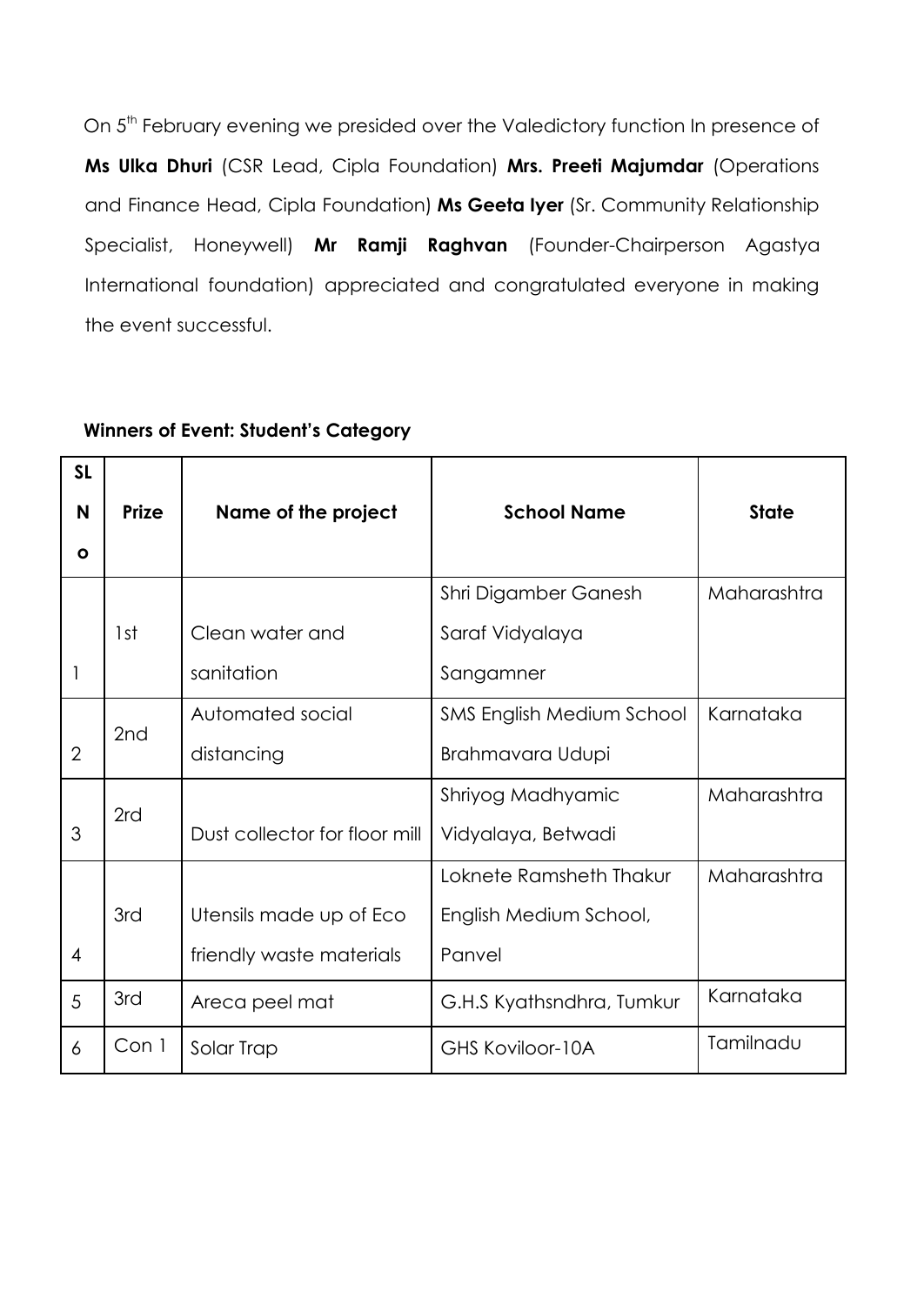|                |       | E-Plant                 | B.D. Public school, Patna  | <b>Bihar</b> |
|----------------|-------|-------------------------|----------------------------|--------------|
|                | Con 2 | (Generating Electricity | and St Xaviers Highschool, |              |
| $\overline{7}$ |       | from Plants)            | Patna                      |              |
|                |       | Stop the Gender Play    |                            | Meghalaya    |
|                | Con 3 | Gap                     | St. Nanak Upper Primary    |              |
| 8              |       | (Gender Inequality)     | School, Shilong            |              |
|                | Con 4 | Automatic ration        |                            | Karnataka    |
| 9              |       | Distribution System     | GHS No 16 BTDA, Bagalkot   |              |
| 10             | Con 5 | Multi Nut Assemble      | Neharu Vidyalay Sompur     | Maharashtra  |

## **Winners of Event: Teacher's Category**

| <b>SL</b><br>N | <b>Prize</b> | Name of the project       | <b>School Name</b>       | <b>State</b> |
|----------------|--------------|---------------------------|--------------------------|--------------|
| O              |              |                           |                          |              |
|                | 1st          | Digital E Book, Flip book | Primary school, Vavdi    | Gujarat      |
|                |              | of Social Science         |                          |              |
|                | 2nd          | Astronomy Kit             | Gov. High school,        | Haryana      |
| $\overline{2}$ |              |                           | Chikanwas, Agroha        |              |
| 3              | 3rd          | Multi-Purpose grid board  | <b>GHS Aralalusandra</b> | Karnataka    |
|                |              |                           | ZPPS soundale baulvadi,  | Maharashtra  |
|                | 3rd          | Magic Of ICT Tools        | <b>Tal-Devgad Dist-</b>  |              |
| 4              |              |                           | Sinddudurg               |              |